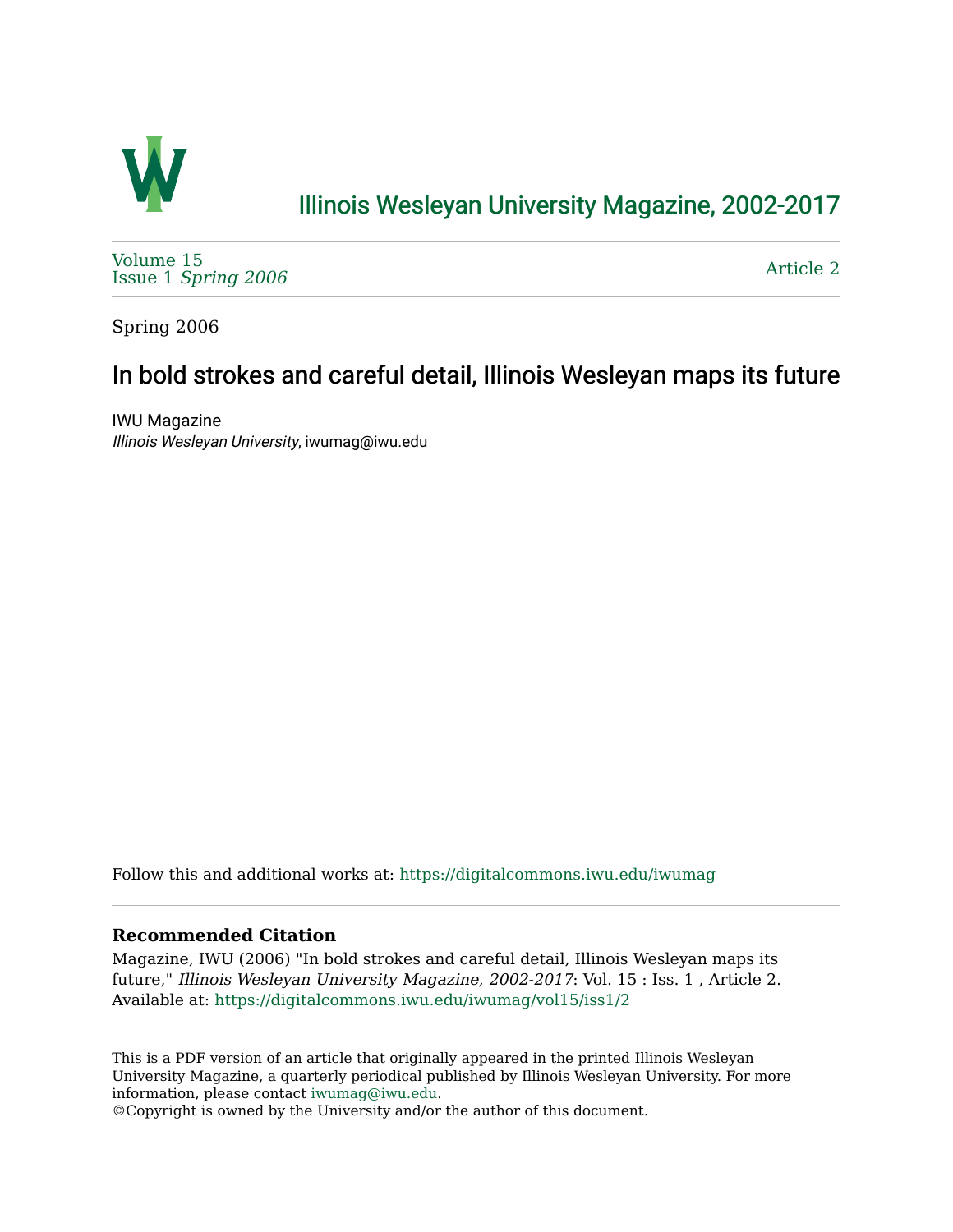# In bold strokes and careful detail, Illinois Wesleyan maps its future

**IWU President Richard F. Wilson talks about the new Strategic Plan and what it will mean for every member of the University community.** 



When Richard Wilson (above) became IWU's chief executive, he vowed to listen closely to what the campus community had to say about its future hopes. That input has been built into a plan of action that will define his presidency. (Photo by Marc Featherly)

Amid the applause and fanfare that accompanied the announcement of Richard F. Wilson's appointment as IWU's 18th president in April 2004 at the Hansen Student Center, there was one moment of pure silence. It happened when the president-elect stepped to the podium to give a brief statement. Everyone — trustees, professors, students, and staff listened intently for insights about the man who had been chosen to lead the next era of Illinois Wesleyan's history.

After listing the qualities that made the University "a place secure in its image and positioned to continue to move forward as a national leader in higher education," Wilson gave a revealing clue about his leadership

style. "I found myself dreaming with you even before the search was completed and now welcome the opportunity to work with you to define the dream" for Illinois Wesleyan.

In fact, work had already begun to define the University's dreams and aspirations under the tenures of the late President Minor Myers jr. and Acting President Janet McNew. In Myers' final years as president, he appointed the Strategic Planning Steering Committee whose charge was to develop a vision that could guide planning for the next decade. Work on this Vision Statement continued after Myers' death in 2003 and was completed under the leadership of McNew in the fall of 2004, after Wilson assumed office.

As Wilson convened his first meeting as chair of the steering committee in October 2004 he made it clear that he would consider the new Vision Statement —and also the revised Mission Statement, adopted by the Board of Trustees in 2003 — as guiding principles throughout the planning process. (Both statements and full text of the Strategic Plan can be viewed at www2.iwu.edu/president/Strategic.)

The committee first set goals for enhancing areas key to the University's future success: teaching and learning, student development, human resources, identity, and financial resources. Work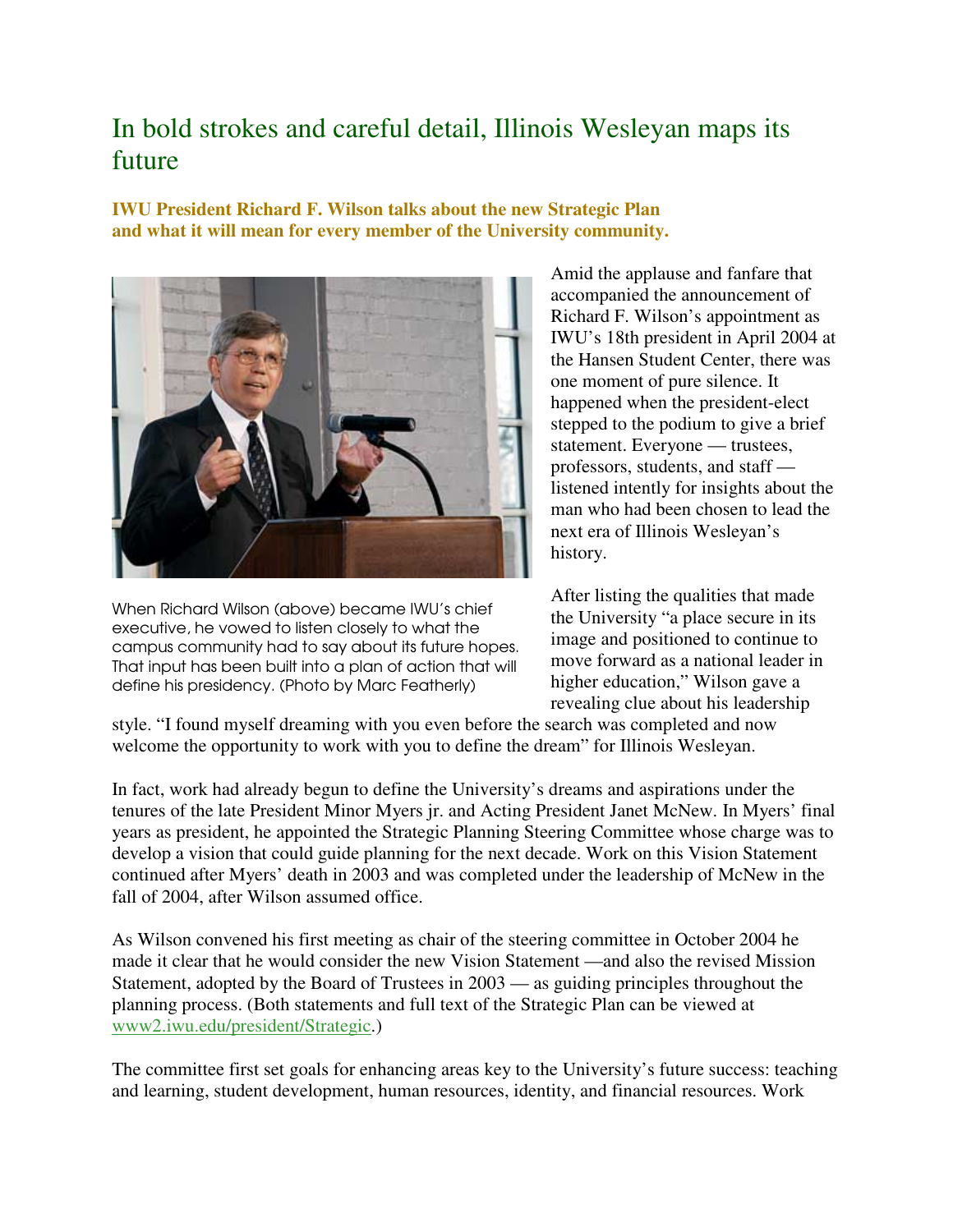groups were then appointed last fall to develop specific strategies to meet those goals. Prior to this, in February 2004, the Board of Trustees had resolved that the University should begin immediate work on a strategic goal that was deemed a high priority: creating a more diverse community. A diversity goal statement and strategies were approved by the board in May 2004.

In completing strategies for all of the goals, Wilson stressed the importance of both inclusiveness and timeliness. To make the process as inclusive as possible, frequent forums were held to exchange information and feedback between work groups and the larger campus community. For timeliness, Wilson set a strict deadline: a finished Strategic Plan would be presented to the Board of Trustees for approval at its Feb. 7, 2006, meeting.

As he presented the plan to trustees, Wilson stressed that it would be a "dynamic, living document, one that will guide University development over the next five to seven years." He added that he was especially pleased by the make-up of the work groups whose participants had often labored long into the night to map out detailed strategy statements. "Each group consisted of faculty, staff, alumni, trustees, and students. All voices had opportunities to be heard. This plan truly is the work of people who care deeply about this University," Wilson said. After the board formally adopted the dream-defining plan by unanimous vote, the next phase of strategy implementation began.

Two weeks later, Wilson sat down with *IWU Magazine* Editor Tim Obermiller to discuss the Strategic Plan and what it will mean for his presidency and Illinois Wesleyan's future.

#### **Why was it necessary to launch a strategic plan at this time?**

As with most institutions, Illinois Wesleyan has certain enduring qualities and values that we hold very dear. On the other hand, we must place ourselves in the context of what's happening around us — the changes that are occurring in our society and in the world — and measure that context against the kind of educational experiences we should be providing our students. What I see as the driving force for this strategic planning process has been a desire to reaffirm our traditional values and to begin to wrestle in a serious way with emerging values such as social justice, environmental sustainability, global citizenship, and democratic leadership. Finding the right balance among these values is the challenge faced by Illinois Wesleyan and all other liberal arts institutions.

### **You've said that this plan represents a shift in focus for the University. Why is it important to make that shift now?**

Over the past 15 years, the University has changed in dramatic ways. We've moved among the top liberal arts universities in the country, and we want to continue that forward momentum. However, my sense is that the specifics of how to do that are very different today than they were 15 years ago.

Probably the clearest manifestation of that difference is the fact that the campus, from a physical standpoint, has taken a dramatic step forward. As president, I'm in the enviable position to be able to say that we have only a few major capital projects remaining on the agenda because of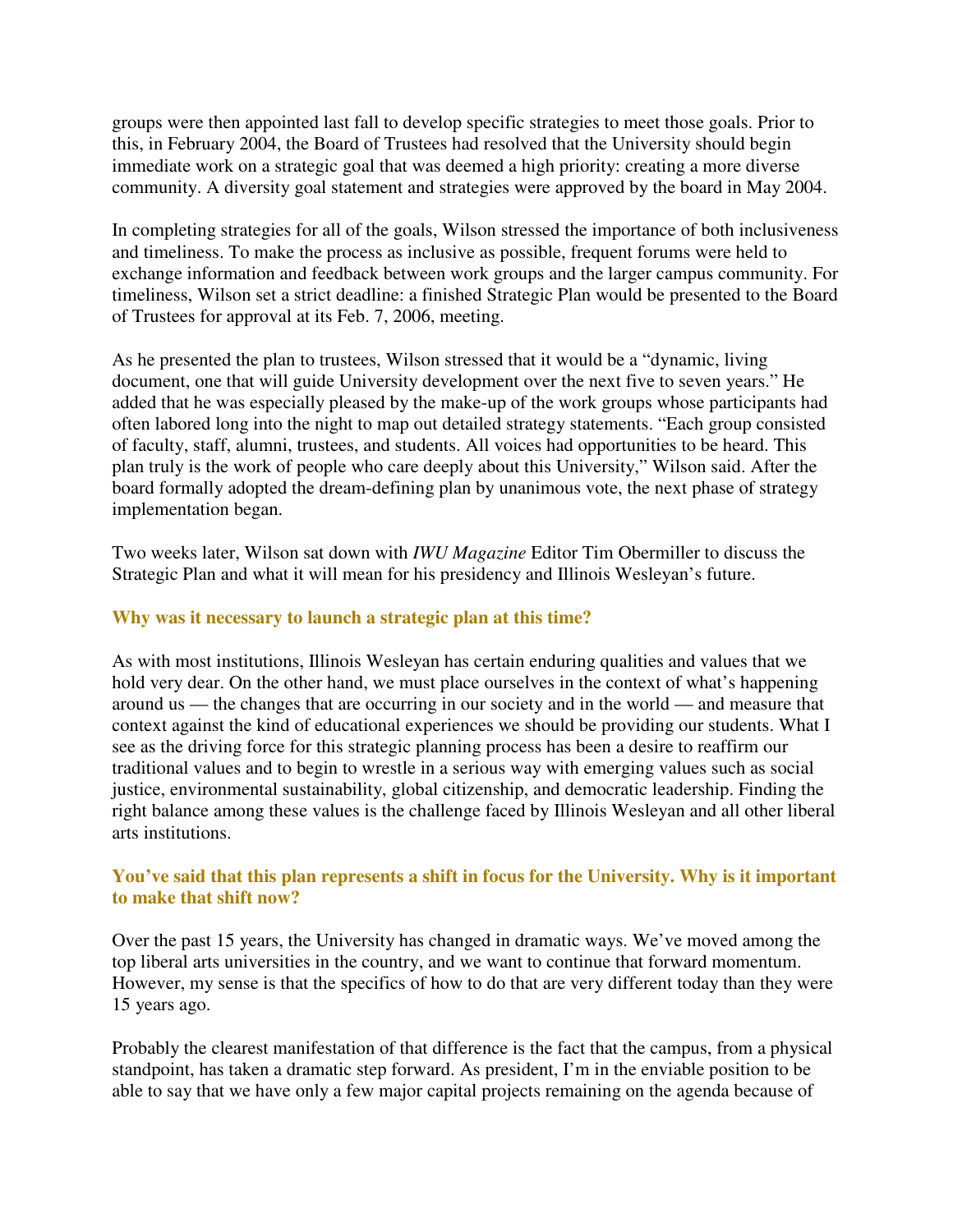the building projects that have been done in the last 10 years. And that fact allows me the opportunity to focus my attention and energy on what I consider the core of the University: the people who are here — students, faculty, and staff — as well as the programs that we offer. And so I think the next 10 years will be spent directing our energies and efforts toward enhancing the qualitative and human resource sides of the institution, in order to allow us to continue this positive momentum. How to do that is a Can you give examples of the kinds of human resource issues addressed in the plan?

One example is the changing demands being placed on our faculty. We have the advantage of attracting very talented students, students with multiple interests, students who want to combine programs and who are fascinated not only with what is occurring on campus but also around the world. They create a very exciting learning environment. Their multiple interests and talents also increase demands on the faculty in a variety of ways.

I'm reminded of a faculty member whose office I walked into last year and noticed 30 names on his whiteboard. He explained that the list represented students who had asked him to write recommendations on their behalf for a variety of opportunities: internships, scholarships, graduate schools, and employment. And, of course, we want our students to be pursuing those opportunities. But that one small example symbolizes the demands being placed on our faculty every day. So, as part of the human resource goal, we want to look at ways we might provide more time to faculty for work on all of the important things they need to do as instructors, scholars, mentors, and advisors.

#### **How do you see the implementation of this plan unfolding?**

We'll have to establish priorities as we move forward. That's acknowledged in the way the plan was written: some of the goals and strategies will be implemented over a relatively short period of time, within the next one to three years. Some are much longer term. We will also conduct frequent reviews to evaluate our progress and perhaps to realign some of our priorities, or set new ones. I expect to make periodic reports to the faculty, to students, to alumni, and to the Board of Trustees on how we're doing. Just as the process of developing the plan was inclusive, how we implement it will also be inclusive.

This document is, for me, very important. It helps define the agenda I intend to pursue over the next five to seven years. At the same time, there are aspects of this plan that I expect will never truly be finished. When we talk about improving teaching and learning, I can't imagine us ever not being concerned about that. But this plan allows us all to think about, discuss, and prioritize how we will meet such goals at this specific point in time.

#### **How does this plan relate to recent financial challenges the University has faced?**

There are, of course, financial constraints. That's why we'll have to establish priorities as we move forward. But it's worth noting that our financial situation looks brighter as we recover from the decline in the endowment that paralleled the decline that many of us experienced in our personal investments in the early part of this decade. So, in the roughly 18 months I've been here, we've instituted several new processes or procedures aimed at either reallocation of